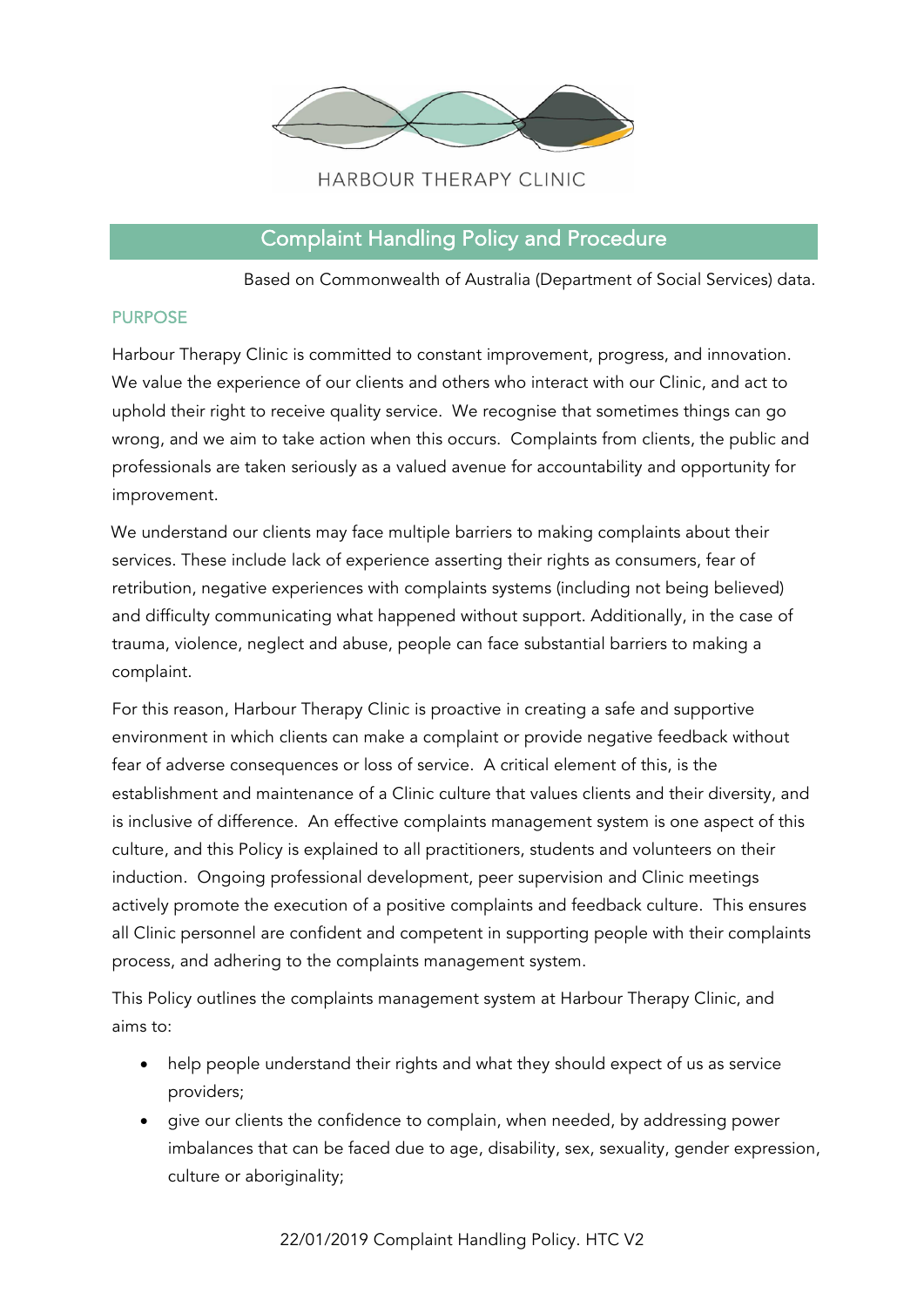- be accessible and easy to navigate, incorporating a "no wrong door" approach;
- enable other stakeholders (such as advocates and workers) to make complaints and ensure issues can be addressed when our clients are unable, unwilling or reluctant to make a complaint;
- support the resolution of complaints in a timely and responsive manner, including provision of an escalation pathway when needed;
- ensure that quality and safety issues are appropriately managed;
- ensure principles of fairness and natural justice are applied to the complainant and all affected by the complaint;
- ensure the privacy, confidentiality and respect of all involved in the complaints process is honoured;
- enable the identification of systemic issues that can drive improvement actions both within the Clinic, and through our advocacy across the sector.

This policy will be made available to clients, their family, carers, support people and advocates through our website and in hard copy at each Clinic. Clients will be advised of their rights at intake, including their right to complain and how to access the Complaints Policy. Information cards about making complaints directly to relevant authorities and Commissions are visible in each Clinic. Clients who require access to this Policy in other formats will be supported to receive a copy in their own language or via audio recording, where it is feasible for Harbour Therapy Clinic to do so.

Clients will be advised that in some instances Harbour Therapy Clinic has additional obligations in relation to serious and reportable incidents. If a complaint raises an issue that is considered a reportable incident, the Clinic must advise the relevant authorities. This is done to ensure the safety, protection and wellbeing of our clients, our personnel and the community. We will let a complainant know if we need to treat the complaint as a reportable incident, and who we will be contacting. Relevant authorities may include:

- Family and Community Services (for concerns regarding a child's wellbeing)
- NDIS Quality and Safeguards Commission (for clients receiving services through NDIS)
- Commissioner of Victims Rights (for clients receiving services through Victims Services)
- SafeWork NSW (for any incidents involving workplace injuries or accidents)
- Professional associations such as the Australian Association of Social Workers (AASW), Australian Psychological Association (APS) or Psychotherapy and Counselling Federation of Australia (PACFA) - (for concerns a practitioner has breached a professional code of conduct)
- State or Federal Police (where criminal matters may be involved, including fraud).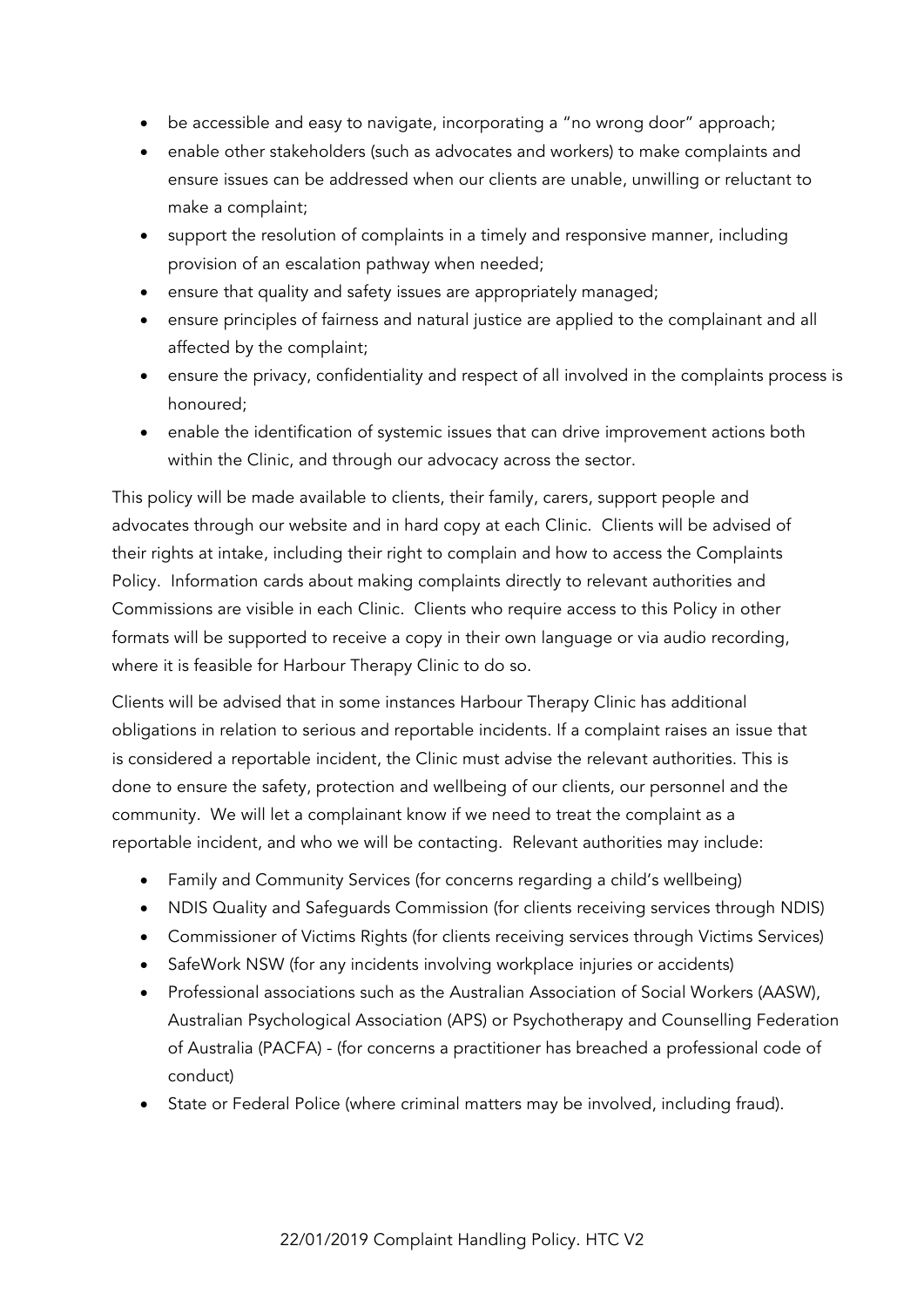# **SCOPE**

This policy applies to all employees, contractors, volunteers and students at Harbour Therapy Clinic (HTC) and has been developed with reference to the National Disability Insurance Scheme (Complaints Management and Resolution) Rules 2018, the Commonwealth Ombudsman Better Practice Guide to Complaint Handling (2009), and the AASW, APS and PACFA Codes of Conduct.

# **OUTCOMES**

The outcome of this policy is that:

- Harbour Therapy Clinic creates an environment where feedback, including complaints, is welcome
- All complaints are responded to promptly and respectfully
- Complaints are managed in a fair manner, in a way that seeks to improve the Clinic's service delivery and relationships with stakeholders.

|                                         | <b>Roles and Responsibilities</b>                                                                                                                                                                                                                                                                                                                                                                                                                                                                                                                                                                                                                                                                                                                                                                                                                                                                                                                                                                                                                                               |
|-----------------------------------------|---------------------------------------------------------------------------------------------------------------------------------------------------------------------------------------------------------------------------------------------------------------------------------------------------------------------------------------------------------------------------------------------------------------------------------------------------------------------------------------------------------------------------------------------------------------------------------------------------------------------------------------------------------------------------------------------------------------------------------------------------------------------------------------------------------------------------------------------------------------------------------------------------------------------------------------------------------------------------------------------------------------------------------------------------------------------------------|
| Practitioners<br>Students<br>Volunteers | All practitioners, students and volunteers at the Clinic<br>must comply with the complaints management system.<br>The practitioner receiving a minor complaint, if<br>$\bullet$<br>appropriate, should deal with the complaint at the time<br>or refer it immediately to one of the Directors who may<br>be able to resolve the problem on the spot.<br>Practitioners should record the complaint and record<br>the action taken to resolve the matter. A copy must be<br>placed on the relevant client file, and entered into the<br>Complaints Register.<br>A complaint of a more serious nature or where the<br>above has not been satisfactorily resolved should be<br>referred to one of the Directors for investigation, action<br>or response to the complainant.<br>Clients must always be advised they have the option of<br>making a complaint to the relevant Commissioner.<br>If the client or other complainant is better served by<br>$\bullet$<br>taking their complaint elsewhere, support them to do<br>so in line with the Clinic's "no wrong door" approach. |

## ROLES AND RESPONSIBILITIES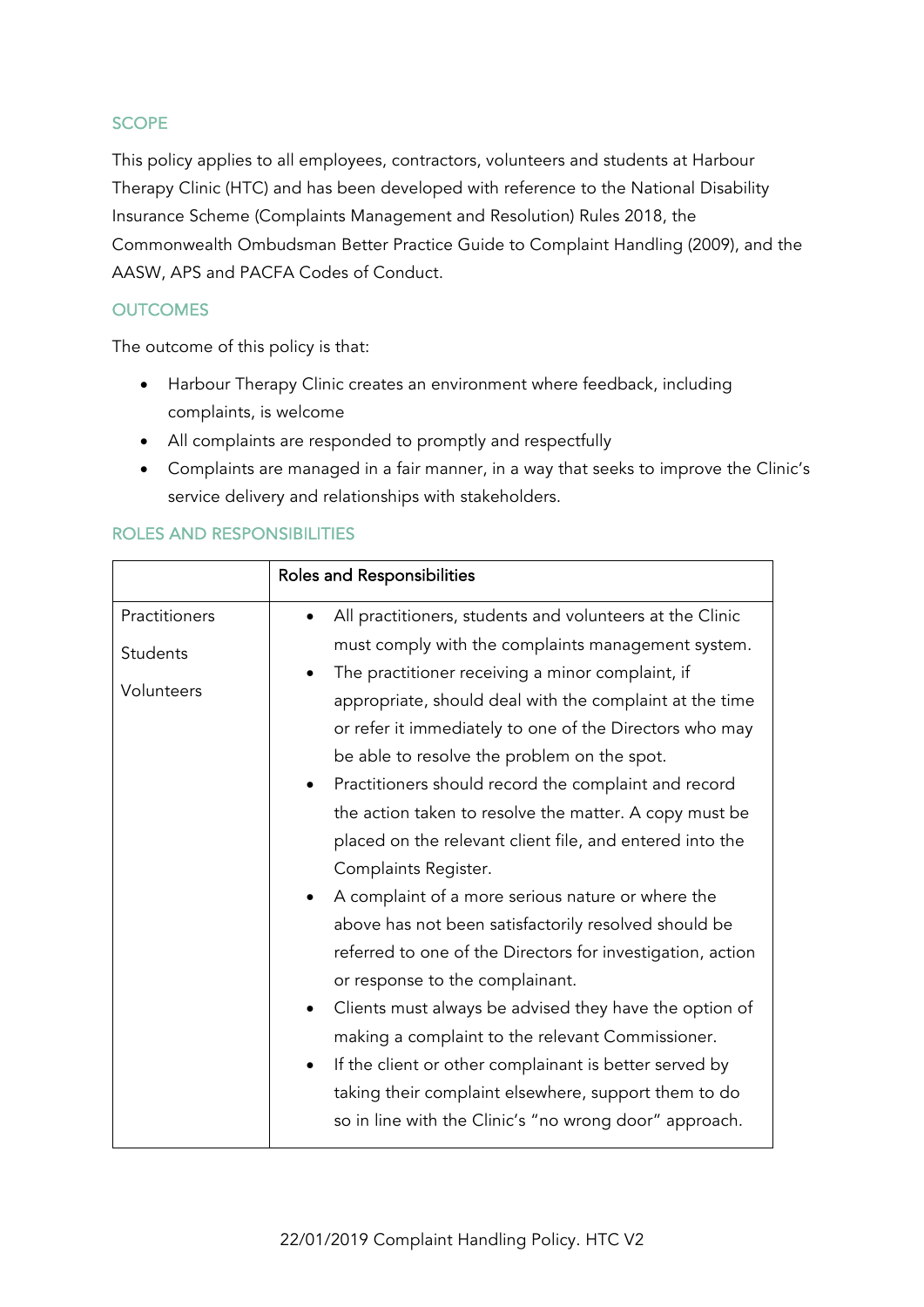| Directors | Lead and monitor compliance with this Policy.<br>$\bullet$               |
|-----------|--------------------------------------------------------------------------|
|           | Ensure complaints are initially responded to within 24                   |
|           | working hours of receiving the complaint.                                |
|           | Investigate any complaint promptly, with regards to<br>$\bullet$         |
|           | client confidentiality, natural justice and fairness                     |
|           | Determine any remedial action to be undertaken<br>٠                      |
|           | Ensure complainant is kept informed of progress<br>٠                     |
|           | Ensure complainants are aware of further avenues of<br>$\bullet$         |
|           | complaint if desired (Professional bodies, NDIS,                         |
|           | Ombudsman etc)                                                           |
|           | Notify relevant authorities if complaint is of sufficiently<br>$\bullet$ |
|           | serious nature or is reportable, eg safety is                            |
|           | compromised, serious injury sustained, breach of duty                    |
|           | of care has occurred.                                                    |
|           | the Directors are responsible for same day reporting<br>$\bullet$        |
|           | of any reportable incidents to the relevant authority                    |
|           | Maintain records and progress of complaints using the<br>$\bullet$       |
|           | Complaints Register.                                                     |
|           | Attempt to resolve all complaints within ten (10)                        |
|           | working days from lodgement of the complaint                             |
|           | If complaints have not been satisfactorily resolved                      |
|           | within this timeframe or the complaint is a complex                      |
|           | matter requiring investigation across a number of work                   |
|           | or service areas, the complaint should be referred to a                  |
|           | joint meeting of the Directors to resolve.                               |
|           | Ensure all information pertaining to the complaint is                    |
|           | kept confidential and only disclosed if required by law,                 |
|           | requested by the relevant authority, or if the                           |
|           | disclosure is otherwise appropriate in the                               |
|           | circumstances.                                                           |

# **PROCEDURE**

The procedures for managing and resolving complaints should be transparent and the client should have a central role in the process of managing and resolving a complaint. Harbour Therapy Clinic also recognises some clients will need or prefer to use a support person or advocate if making a complaint: our Clinic acknowledges the role of advocates and other support people and will facilitate their participation in the process.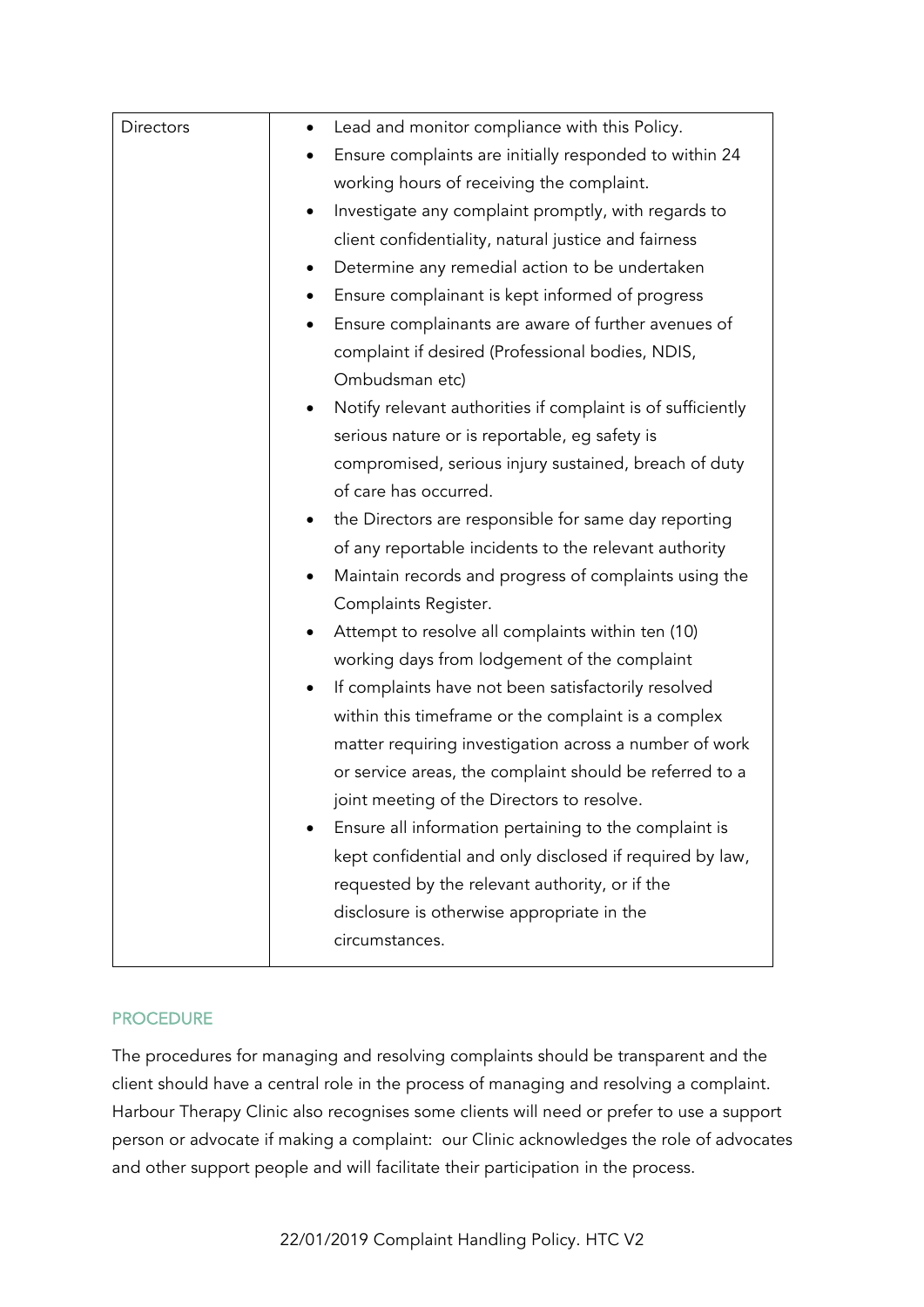Harbour Therapy Clinic also welcomes the role played by the relevant Commissioners in providing further avenues of complaint. The Clinic will advise clients, their families, carers and advocates that they are able to use these avenues at any point during a complaint process, and indeed may prefer to make their complaint directly to the Commission. Harbour Therapy Clinic will provide information about the relevant Commissioner, as well as give appropriate support and assistance for clients and others to make contact.

# What is a complaint?

A complaint is an expression of dissatisfaction with a decision, process, service or product received from Harbour Therapy Clinic. A person does not have to call their dissatisfaction a 'complaint', in order for it to be handled as a complaint by the Clinic.

# What can a complaint be made about?

People can make a complaint to Harbour Therapy Clinic about an issue connected to the provision of our supports or services. The complaint may be about our Clinic environment, about one of our practitioners, about the service received or not received, or about a process or decision that they are not satisfied with.

People can also make a complaint to the relevant Commissioner in relation to an issue arising out of, or in connection with, the provision of supports or services provided by Harbour Therapy Clinic. This avenue provides broad opportunity for a person to raise their concerns, including if their issue may not have occurred during the provision of our services, but is connected because it arose out of the provision of those services. Harbour Therapy Clinic will advise a person wanting to make a complaint which Commissioner they should contact, and support them to make contact if needed.

Harbour Therapy Clinic may determine that a complaint will not be investigated where that complaint:

- is considered vexatious or not made in good faith
- where a matter is subject to an existing legal or mediation process
- Involves a matter where the complainant declines or refuses to provide sufficient information
- involves threats made against Harbour Therapy Clinic.

If Harbour Therapy Clinic decides not to investigate a complaint, the complainant will be advised of the reason for the decision, and provided with information regarding external avenues the complainant may pursue, including the NDIS Commissioner, the Australian Information Commissioner, NSW Health Care Complaints Commission, Victims Services Complaints Coordinator, and professional bodies such as the AASW, APS and PACFA.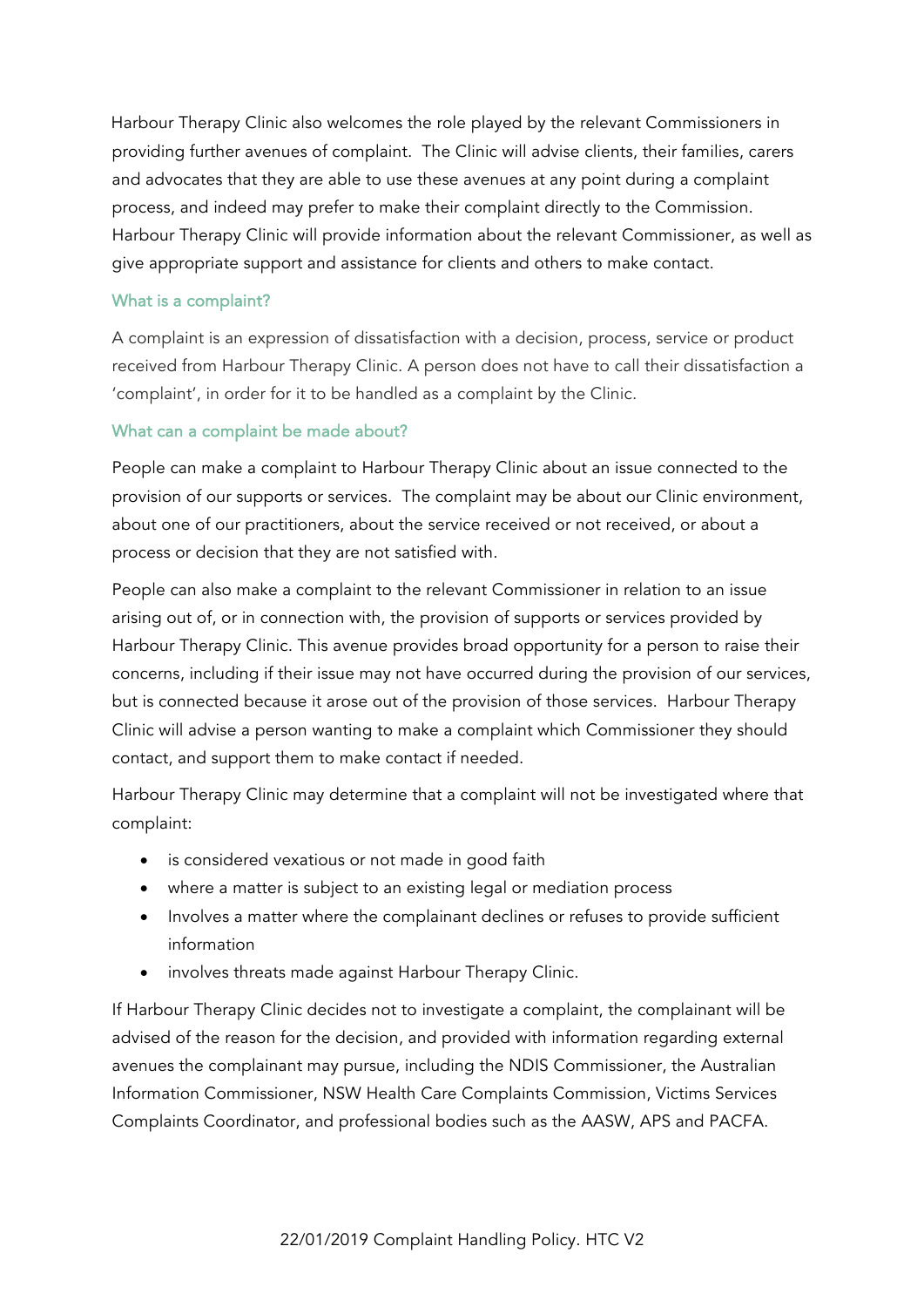# Who can make a complaint?

Anyone can make a complaint to Harbour Therapy Clinic about the level or quality of services we provide. This includes our clients (past and present), potential clients, their families, friends, carers, advocates, workers (including volunteers) or any other person who wishes to make a complaint.

Harbour Therapy Clinic will ensure "Consent to Share Information" has been provided by the client (or their parent/guardian if under 18 years) when hearing complaints from third parties, to ensure client privacy and confidentiality is respected.

## How can complaints be made?

Complainants may make their complaint directly to the person, another person they trust at the Clinic or to one of the Directors. The complaint may be made verbally or in writing. A Complaint and Feedback box is visible in each Clinic for people preferring to lodge a written complaint in this manner.

A complaint can be made to Harbour Therapy Clinic by:

- Talking to any Clinic personnel
- Phoning: 02 6652 1120
- Writing: to PO Box 4113 Coffs Harbour Jetty, NSW 2450
- Leaving it in the Feedback Box in any of the three Harbour Therapy Clinics suites.
- Phoning: Landline: 02 6652 1120 or Mobile: 0435 048 994
- Fax: 02 6678 1038
- Emailing: enquiries@harbourtherapyclinic.com.au
- In any other way that best meets the needs of the person making the complaint.

Complaints may include the name, and contact number/email of the complainant, and should include a brief description of the problem. To ensure complainants can approach the person at the Clinic with whom they have the most rapport, any practitioners at the Clinic can receive a complaint and must then follow the procedures set out in this policy to record and action the complaint.

Complaints may also be received anonymously, and Harbour Therapy Clinic will endeavour to address anonymous complaints by balancing client right to anonymity with our ability to make right any concerns raised.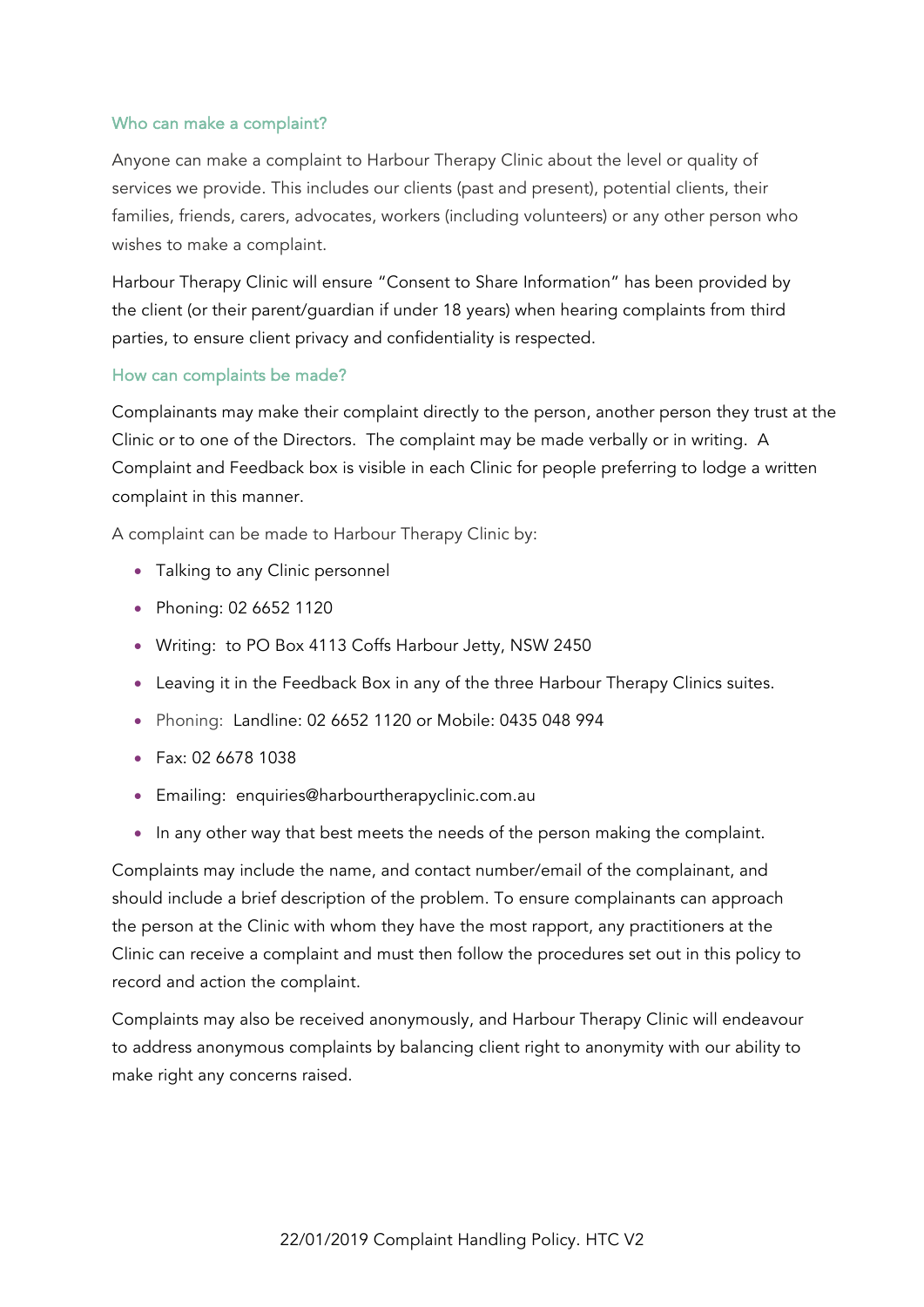## What can a person expect when they make a complaint?

A person making a complaint can expect Harbour Therapy Clinic to:

- support them to make the complaint in a way which is culturally appropriate;
- help them if they require additional support to make a complaint;
- provide a timely, respectful and effective response to the complaint;
- keep them up to date about how their complaint is progressing;
- provide information about the use of independent advocates;
- achieve an outcome that is appropriate, proportionate and respectful for the complainant and all people affected by the complaint;
- provide written information about the outcome of the complaint; and
- provide information about other avenues of complaint open to them.

Complainants will not be subjected to any form of prejudice or harassment in reprisal of their complaint, nor will their provision of service be adversely affected as a result of the making of the complaint.

## What happens when a complaint is made?

Practitioners, volunteers and students are able to action minor complaints directly. They must respond promptly to acknowledge and action the complaint, and must advise the Directors of the complaint, how it was addressed, and the outcome, preferably same day and definitely within 24 hours.

The Directors of the Clinic must be informed of any serious complaint on the same day it is received, a serious complaint being any concerns related to safety, duty of care, professional conduct, or the reputation of the Clinic or its practitioners. The Directors will acknowledge the complaint within 24 working hours of receiving the complaint unless it was made anonymously, or the contact details of the person making the complaint were not provided. The Directors will outline a situation specific time frame and course of action, which will include the complainant having the opportunity to further discuss the issue in person or in a format that is comfortable to them.

If the complaint constitutes a reportable incident, the Directors will contact the relevant authority the same day, and cooperate fully with all direction given by that authority. The person making the complaint will be advised that an external authority needs to be advised of the complaint, the reasons for this, and how the complainant can contact the authority themselves for clarification or further information.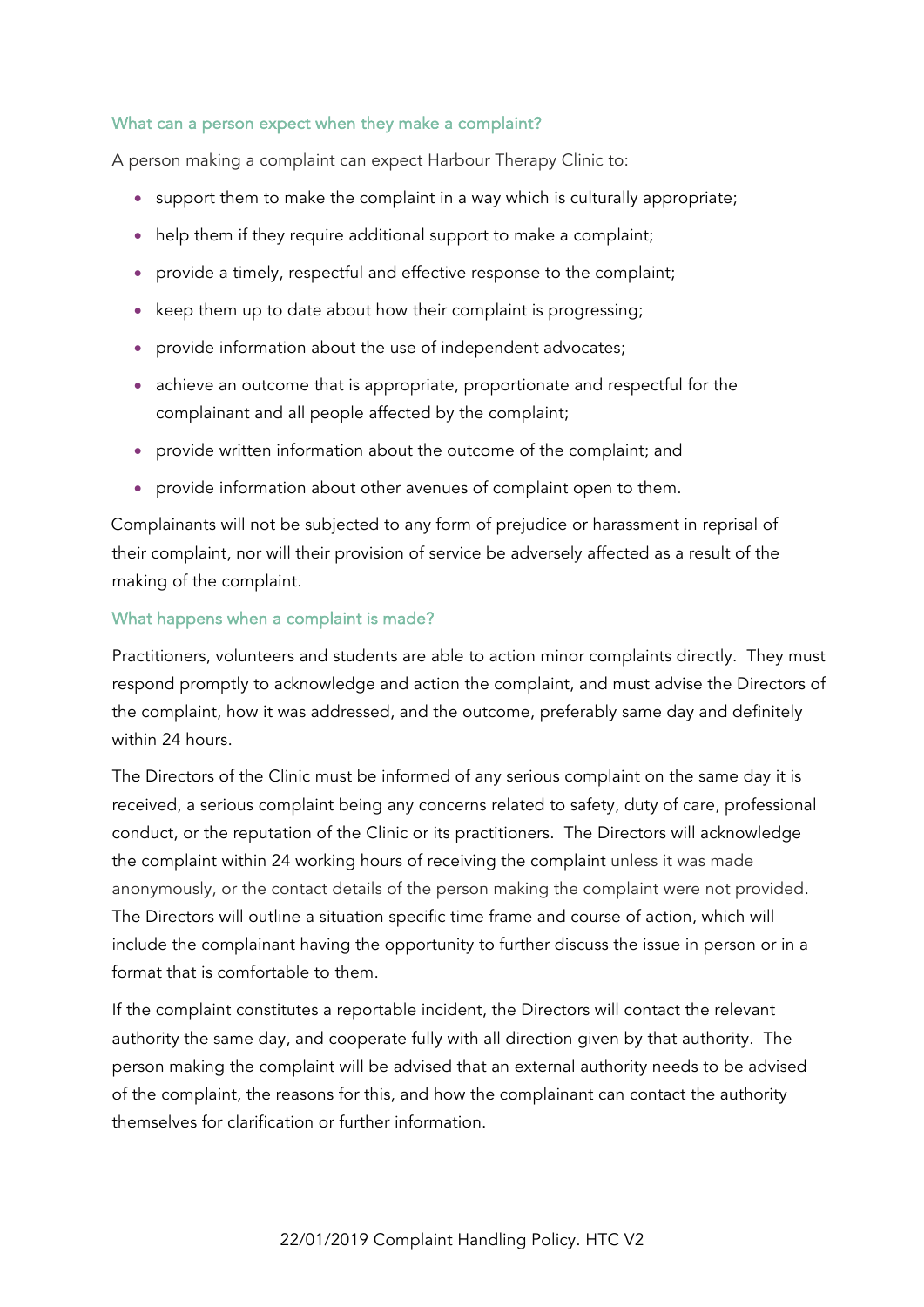If the complaint is non-reportable, one of the Directors, or another person within Harbour Therapy Clinic nominated by the complainant, will arrange a time to talk to the person making the complaint, to understand the concerns being raised. They will find out enough information so they can understand the issues involved, any concerns about the immediate health, safety and wellbeing of any person affected by an issue raised in the complaint, and the outcome/s the complainant may be hoping for. This information will help the Clinic decide how to respond.

In working with the complainant or their advocate about how to resolve a complaint, Harbour Therapy Clinic may:

- spend time on the phone or in person with the complainant to better understand the complaint and how it can be resolved
- request information and documentation to help clarify the issues
- talk with other Clinic personnel affected by the complaint, or who may have relevant information about the complaint
- with the person's consent, talk to other relevant people, eg family members or other providers, to get their views about the complaint
- work closely with the complainant or their advocate to find ways to resolve the complaint including through conciliation.

Harbour Therapy Clinic will keep the person making the complaint, or their advocate, informed of all steps, processes, decisions and actions that the Clinic makes in the process of resolving their complaint. The Clinic will also advise the person if the complaint constitutes a reportable incident, or information emerges during the investigation that suggests a reportable incident has occurred. Updates will be done in a way agreed by the complainant at the beginning, and may include written, verbal or electronic updates.

The person making the complaint may request at any point during the complaints management process that Harbour Therapy Clinic take no further action regarding the complaint. Where possible, Harbour Therapy Clinic will be guided by the complainant's wishes. At the same time, the Clinic may choose to continue investigating the complaint if the Directors believe the safety and wellbeing of the complainant or other people would be negatively impacted if they did not pursue the complaint.

The complainant will be encouraged to have a person of their choosing support them through the process of handling the complaint and identifying the desired goal. Harbour Therapy Clinic believes that people should be supported by people with relevant cultural links and understanding. The Clinic will also welcome the client using an advocate to act on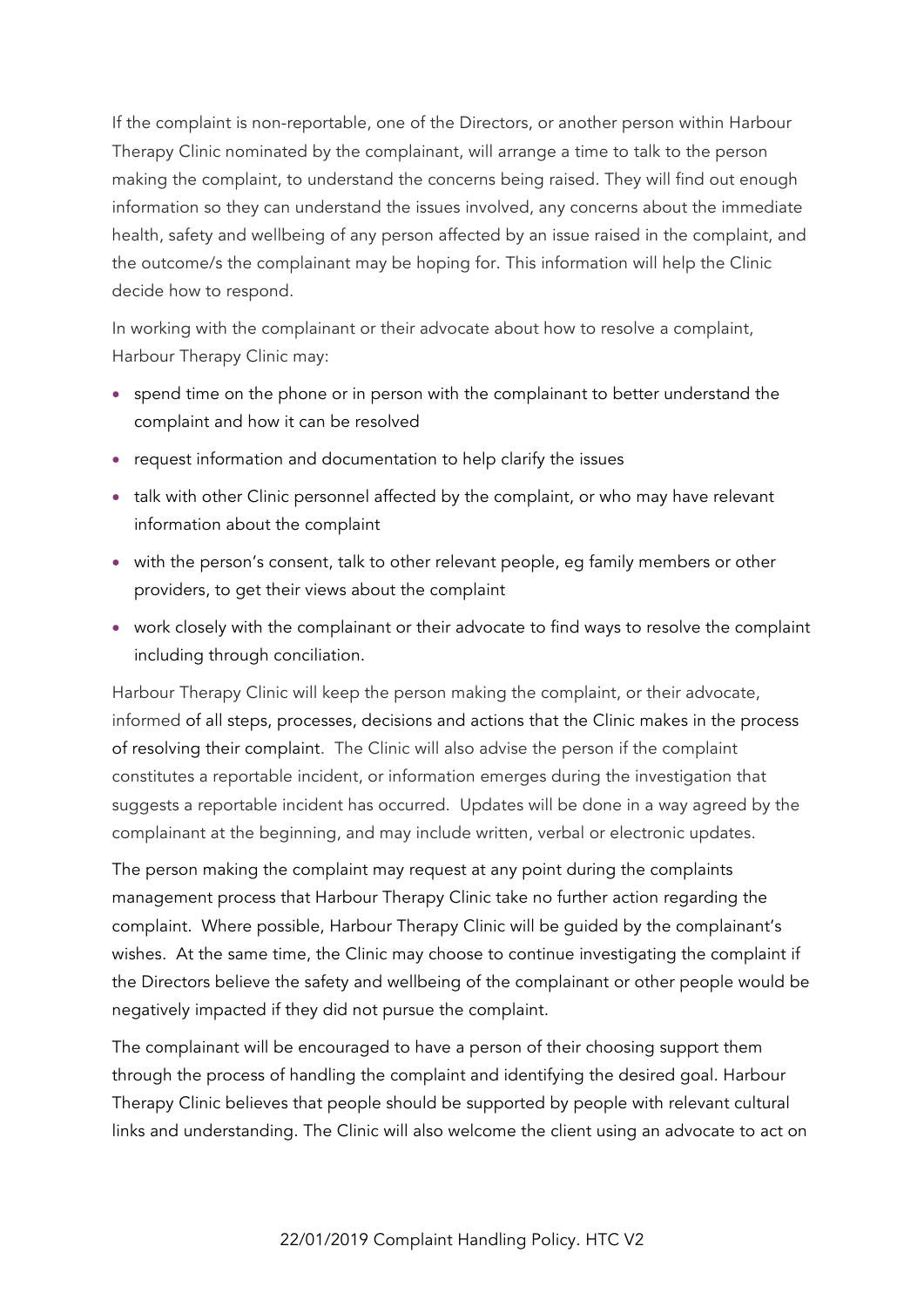their behalf. If the client does not have a support person or advocate and would like one, the Clinic will support them to find an appropriate person or agency.

If there are issues Harbour Therapy Clinic is unable to help with, the person will be provided with information to make a complaint to the right place, in line with the Clinic's "no wrong door" approach.

If the person has made a complaint on behalf of someone else receiving a service, the Clinic will ask whether that person receiving the service is aware of the complaint and if they have requested or consented that their concerns can be raised with the Clinic. Where possible, Harbour Therapy Clinic will seek the views of the person themselves to understand what outcome they would like. At the same time, the Clinic will respect a person's right and preference to use an advocate. The Clinic's focus is on what is important to and for the person receiving the service, and will seek to involve them in the process as much as possible.

The Directors or delegate investigating the complaint will determine on all the evidence available whether the complaint has substance and if so, what outcome the complainant is seeking, and what remedial action will be taken. They will ensure that all details of the investigation and remedial action are recorded and placed on the relevant file and the complaints register. A checklist is available to ensure all actions are taken in line with this policy and within required timeframes.

## Finalising Complaints

All complaints should be attempted to be resolved within ten (10) working days from lodgement of the complaint. At the conclusion of the complaints process, written confirmation of the issues in the complaint and the outcomes achieved will be provided to the complainant, along with thanks for their input into improving our service.

If an anonymous complainant has accessed an advocacy body, such as the National Disability Advocacy Program, to help them with their complaint, Harbour Therapy Clinic will cooperate with the advocacy body, and support them to inform the complainant of the outcome.

Complainants have a right to lodge a complaint to the NDIS Quality and Safeguards Commission regarding their concerns about Harbour Therapy Clinic, even after the conclusion of the Clinic's complaint process, and the Clinic will provide advice and support to do this.

At the conclusion of the complaints process, the Directors will confirm that all information relating to complaints, their investigation, outcomes and communication has been recorded in the Clinic's Complaints Register.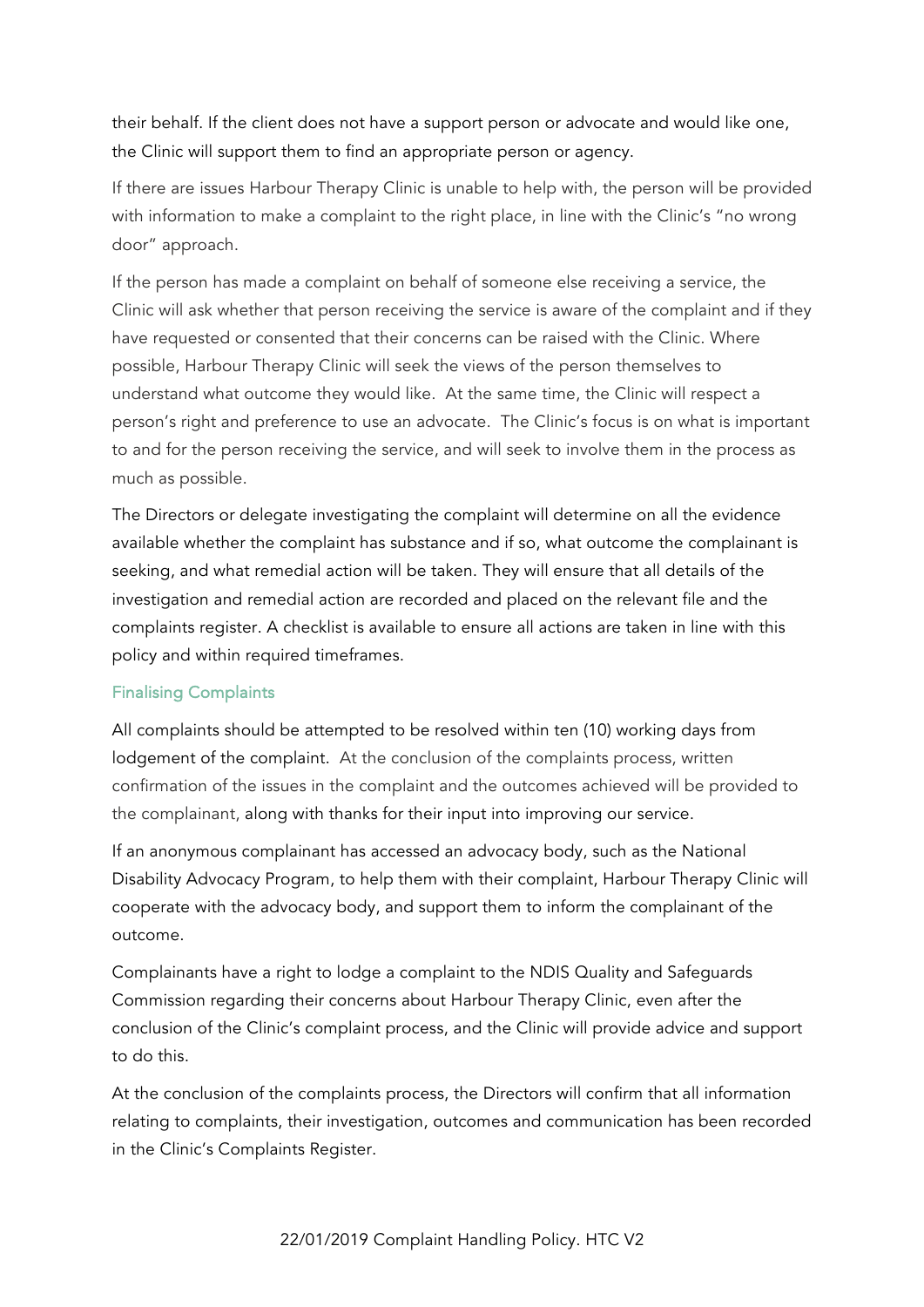The Directors will review all active and finalised complaints at their business meetings to determine if any further changes to policy, process or procedures are required. This will be undertaken as part of the Clinic's quality assurance processes.

# What is a reportable incident?

Reportable incidents are serious incidents or allegations which result, or could result, in harm to a client, service user or child/young person and include:

- the death of a client, NDIS service participant or child/young person
- serious injury of a client, NDIS service participant or child/young person
- abuse or neglect of a client, NDIS service participant or child/young person
- unlawful sexual or physical contact with, or assault of, a client, NDIS service participant or child/young person
- sexual misconduct committed against, or in the presence of, a client, NDIS service participant or child/young person, including grooming behaviour
- the use of a restrictive practice in relation to any client, NDIS service participant or child/young person (Harbour Therapy Clinic is not authorised to use restrictive practices)
- a workplace injury or death of any Harbour Therapy Clinic personnel
- a serious breach of professional code of conduct, or practice considered well outside a practitioner's professional scope of practice
- the awareness of a suspected crime or intent to commit a crime.

It is Harbour Therapy Clinic policy to take action on reportable incidents on the same day the Clinic becomes aware of the incident. Different authorities require minimum notification periods, and the Clinic abides by these. The NDIS Quality and Safeguards Commission must be notified within 24 hours, with a more detailed report about the incident and actions taken to be provided within 5 business days. Other authorities require "immediate" notification and do not specify a timeframe. Harbour Therapy Clinic's same day response is designed to meet or exceed all minimum requirements.

# What if the complaint is about one of the Practitioners?

The handling of complaints against practitioners should incorporate the following four principles:

- procedural fairness for both the complainant and practitioner
- speed to ensure that the opportunity for further misconduct and the potential for bitterness is minimised, as are opportunities to breach the confidentiality to which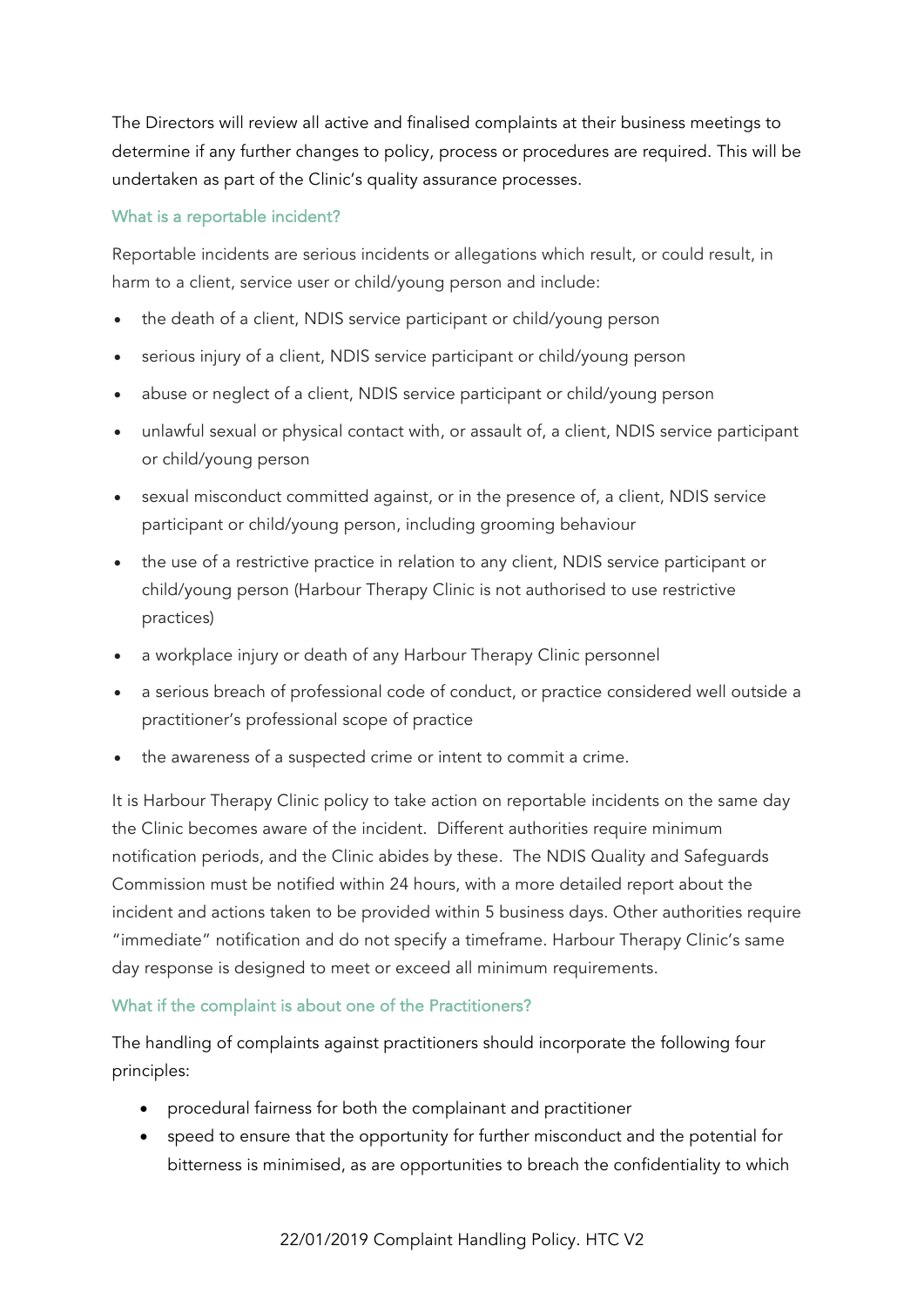complainants and practitioners are entitled

- confidentiality for all parties, where practicable and appropriate, until such time as the investigation process is completed
- meticulous recordkeeping, including recording reasons for all significant decisions.

If fraudulent or unethical conduct is confirmed, the Harbour Therapy Clinic Directors will initiate corrective action, including contacting relevant professional associations, state or federal police or other authorities as needed.

# What if the complaint is about one of the Directors?

A formal complaint received against one of the Directors will be undertaken in a manner that incorporates procedural fairness for the complainant and Director, and minimises potential damage to the Harbour Therapy Clinic brand. Minor complaints may be resolved internally, with the other Director leading the investigation in line with the complaints management system. For more serious complaints, an independent investigator will be engaged, agreed to by both Directors. Such an investigator may be recommended by the Australian Association of Social Workers, or another organisation with similar standing. The investigator will be expected to adhere to the Clinic's complaints management system.

# What information is recorded about the complaint?

Each complaint will be recorded in the Complaints Register, and updated as the complaints process progresses. The complaints register will record:

- information about the complaint;
- statistical information;
- communications made regarding the complaint;
- all action taken to resolve complaints;
- the outcome of any action taken.

Harbour Therapy Clinic may be required to provide records of complaints to external investigating bodies, relevant Commissioners or courts of law. The Clinic will keep such records for 7 years, unless the client receiving service was under 18 years, in which case the records are kept indefinitely.

Other than as described above, only those directly involved in investigating and resolving the complaint have access to information relating to the complaint. Harbour Therapy Clinic takes people's privacy very seriously, and complies with State and Federal laws regarding the accurate and safe storage of personal information.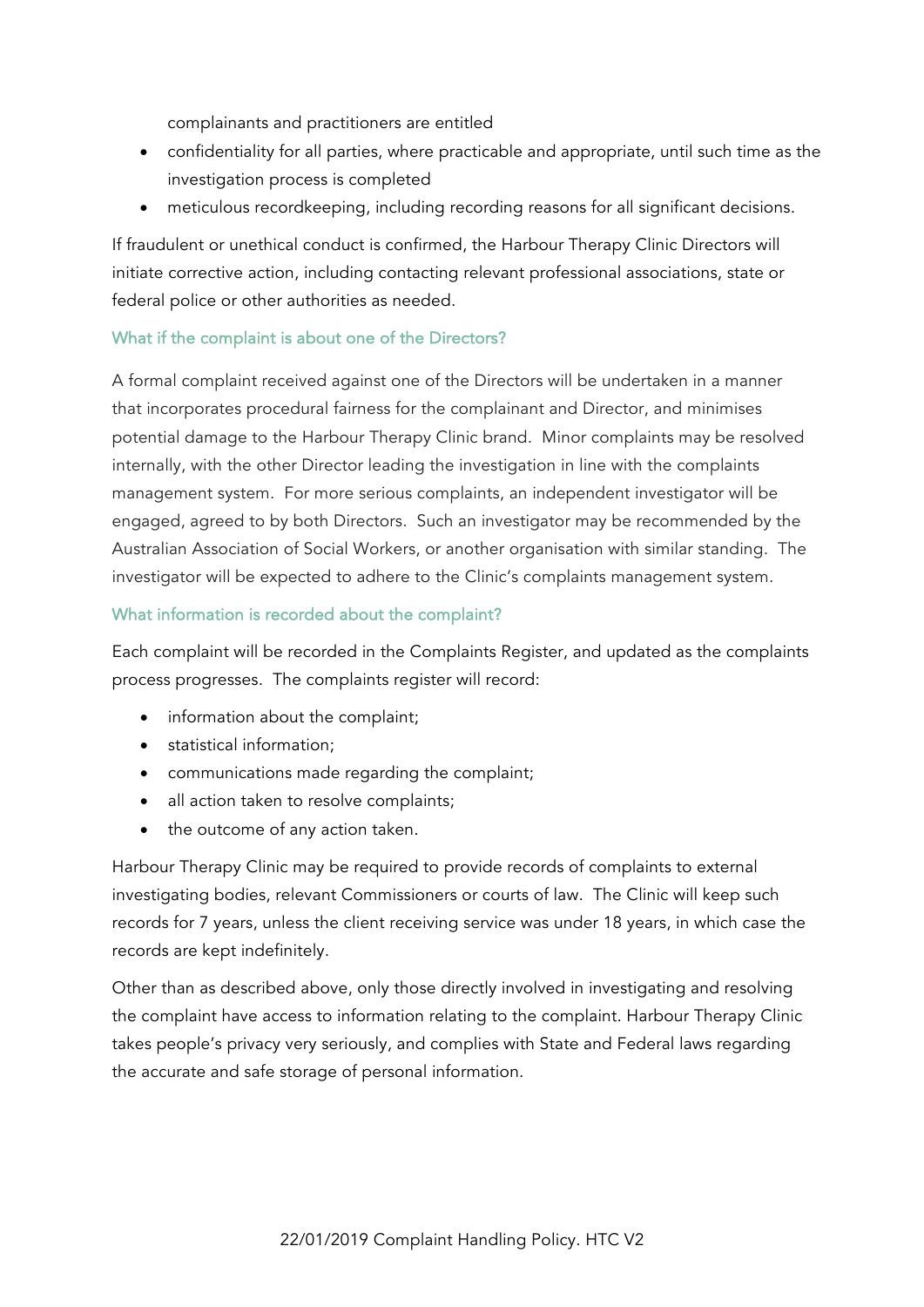## What if a person disagrees with the complaints process or a decision?

If, at any time during the complaints process, a person is concerned about how Harbour Therapy Clinic is managing their complaint, they are encouraged to contact the relevant Commission or professional association for support, advocacy or an alternative complaint pathway. Harbour Therapy Clinic will actively support complainants to seek external support or complaint handling pathways at any stage of the complaints resolution process. The Clinic will fully cooperate with any third party authority acting on behalf of the person with a complaint.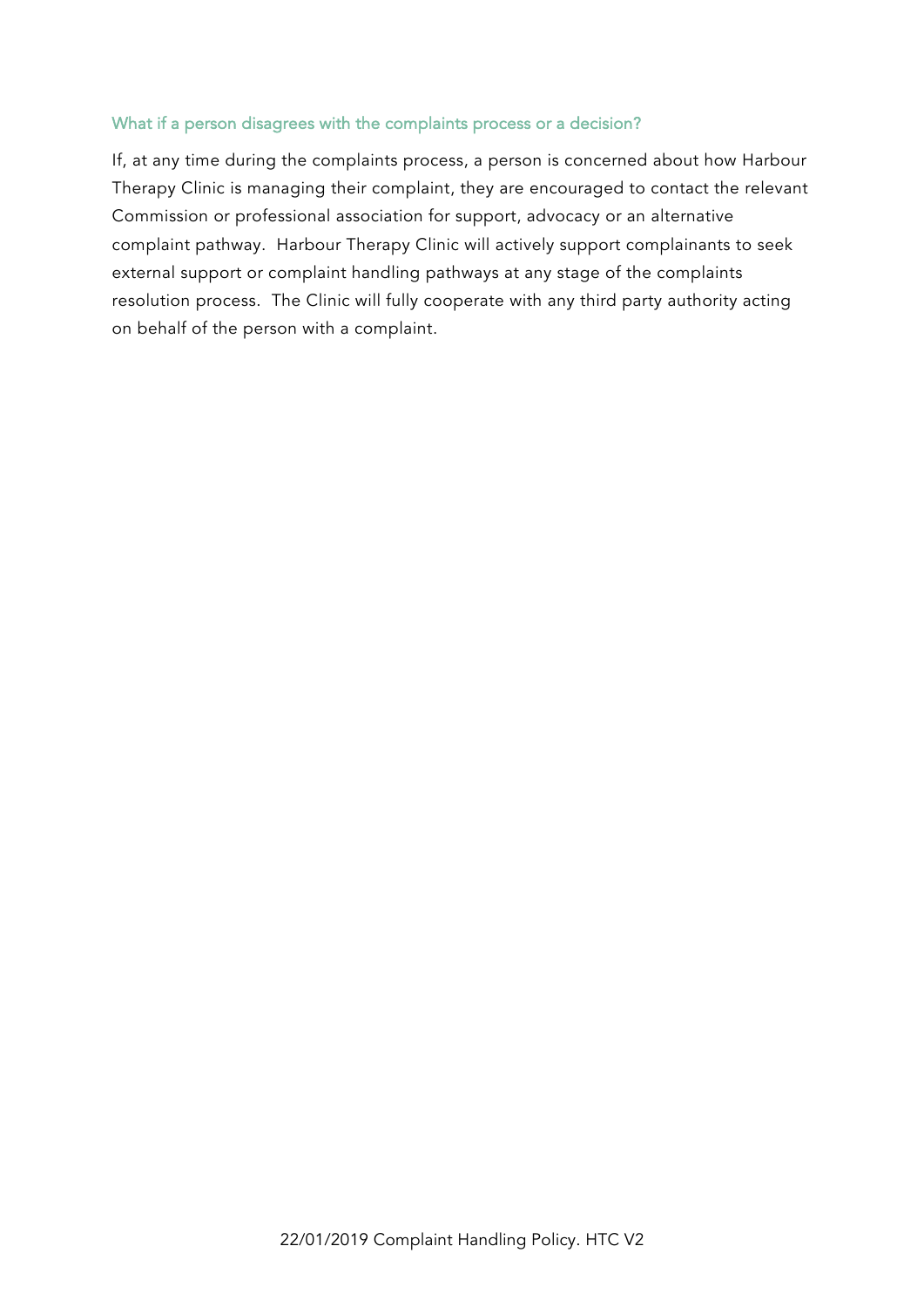# The complaints procedure described in this Policy is depicted in the flow chart below:

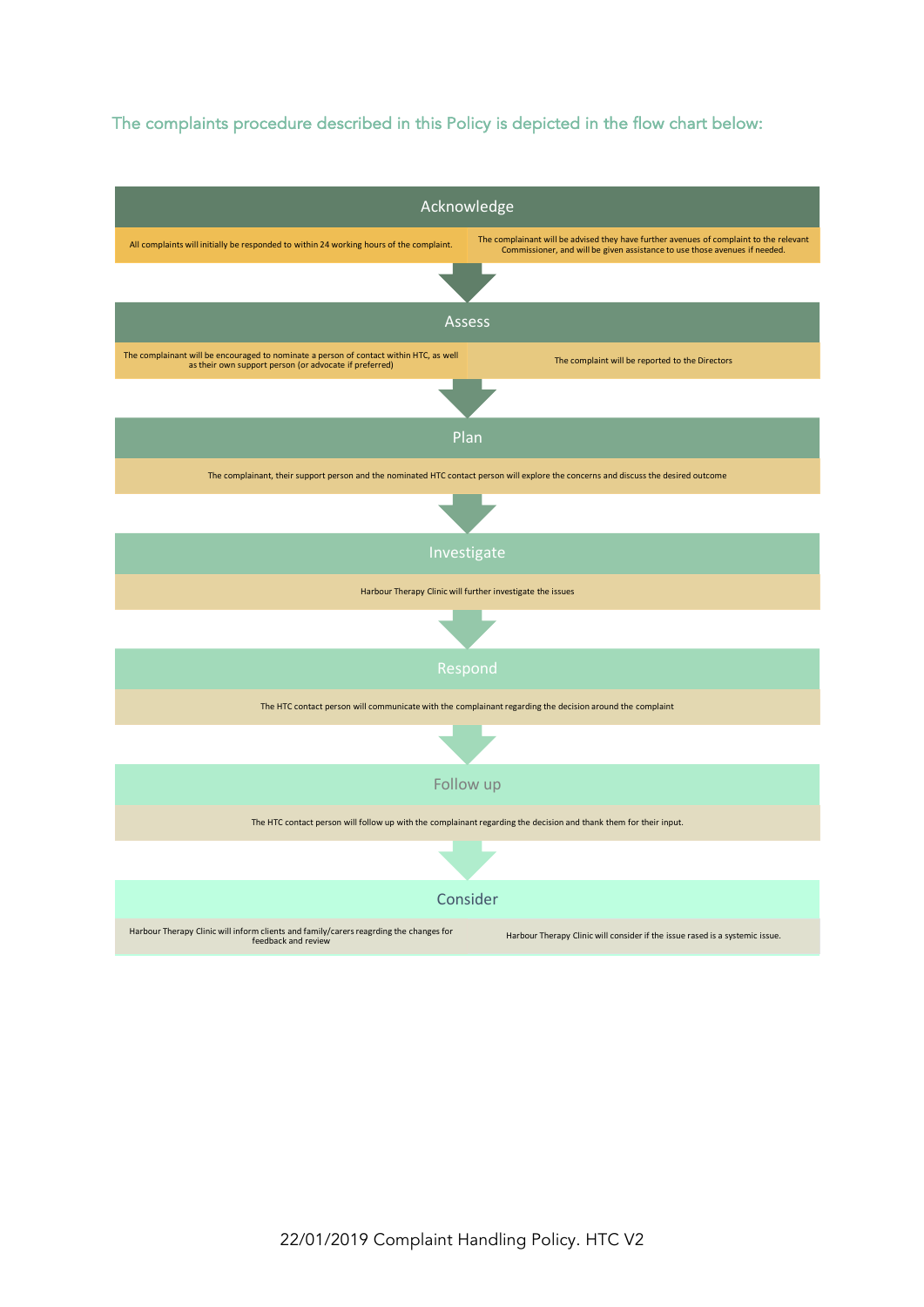#### Complaints Handling Procedure Check List

\* Please attach any documentation made/sent during the process to this document.

| Completion Date:____/____/____                                                                                        | Complaints #: _________________ |
|-----------------------------------------------------------------------------------------------------------------------|---------------------------------|
|                                                                                                                       |                                 |
| Reason/description of complaint:                                                                                      |                                 |
| <u> 1950 - Johann John Stoff, disk fan it ferskeinder fan it ferskeinde fan it ferskeinde fan it ferskeinde fan i</u> |                                 |
|                                                                                                                       |                                 |
|                                                                                                                       |                                 |
| Clinic personnel involved:                                                                                            |                                 |
|                                                                                                                       |                                 |
|                                                                                                                       |                                 |
|                                                                                                                       |                                 |

# Acknowledge

• All complaints must be acknowledged within 24 working hours of the complaint being received. Record the date/time, person and means of acknowledgement.

\_\_\_\_\_\_\_\_\_\_\_\_\_\_\_\_\_\_\_\_\_\_\_\_\_\_\_\_\_\_\_\_\_\_\_\_\_\_\_\_\_\_\_\_\_\_\_\_\_\_\_\_\_\_\_\_\_\_\_\_\_\_\_\_\_\_\_\_\_\_\_\_\_\_\_\_ \_\_\_\_\_\_\_\_\_\_\_\_\_\_\_\_\_\_\_\_\_\_\_\_\_\_\_\_\_\_\_\_\_\_\_\_\_\_\_\_\_\_\_\_\_\_\_\_\_\_\_\_\_\_\_\_\_\_\_\_\_\_\_\_\_\_\_\_\_\_\_\_\_\_\_\_

#### **Assess**

• The complainant will be supported to nominate a preferred person of contact at the Clinic and their own support people. The complaint will be reported to the Directors. Record the name of nominated person of contact at Harbour Therapy Clinic, any support people nominated by the complainant and the date/time of report to the Directors.

\_\_\_\_\_\_\_\_\_\_\_\_\_\_\_\_\_\_\_\_\_\_\_\_\_\_\_\_\_\_\_\_\_\_\_\_\_\_\_\_\_\_\_\_\_\_\_\_\_\_\_\_\_\_\_\_\_\_\_\_\_\_\_\_\_\_\_\_\_\_\_\_\_\_\_\_ \_\_\_\_\_\_\_\_\_\_\_\_\_\_\_\_\_\_\_\_\_\_\_\_\_\_\_\_\_\_\_\_\_\_\_\_\_\_\_\_\_\_\_\_\_\_\_\_\_\_\_\_\_\_\_\_\_\_\_\_\_\_\_\_\_\_\_\_\_\_\_\_\_\_\_\_ \_\_\_\_\_\_\_\_\_\_\_\_\_\_\_\_\_\_\_\_\_\_\_\_\_\_\_\_\_\_\_\_\_\_\_\_\_\_\_\_\_\_\_\_\_\_\_\_\_\_\_\_\_\_\_\_\_\_\_\_\_\_\_\_\_\_\_\_\_\_\_\_\_\_\_\_ \_\_\_\_\_\_\_\_\_\_\_\_\_\_\_\_\_\_\_\_\_\_\_\_\_\_\_\_\_\_\_\_\_\_\_\_\_\_\_\_\_\_\_\_\_\_\_\_\_\_\_\_\_\_\_\_\_\_\_\_\_\_\_\_\_\_\_\_\_\_\_\_\_\_\_\_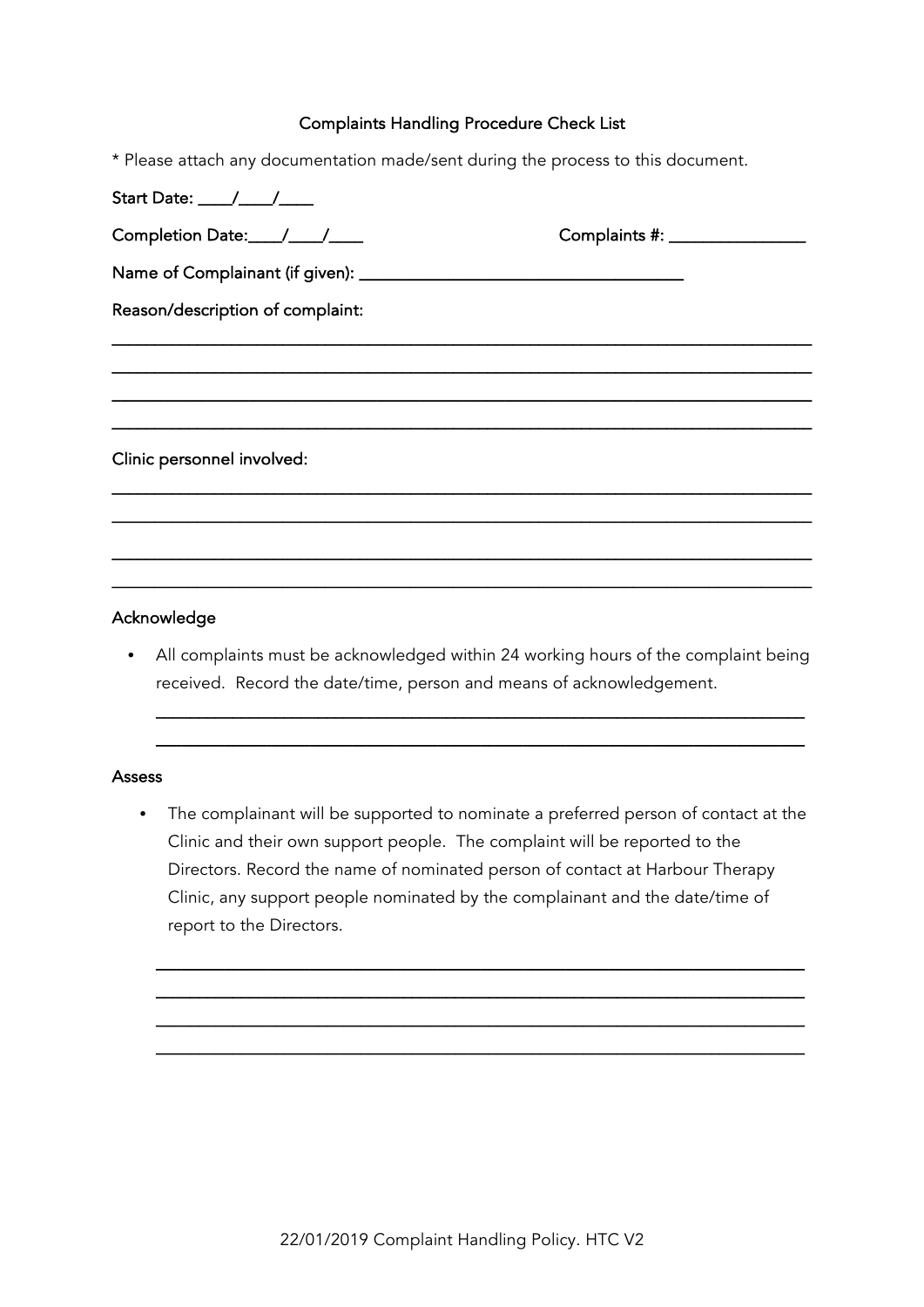#### Plan

• The complainant, their support person, and the nominated contact person at Harbour Therapy Clinic will discuss the issues further and identify the desired outcome. Record date/s of meeting/s, those in attendance and a brief outline of the desired outcome.

\_\_\_\_\_\_\_\_\_\_\_\_\_\_\_\_\_\_\_\_\_\_\_\_\_\_\_\_\_\_\_\_\_\_\_\_\_\_\_\_\_\_\_\_\_\_\_\_\_\_\_\_\_\_\_\_\_\_\_\_\_\_\_\_\_\_\_\_\_\_\_\_\_\_\_\_ \_\_\_\_\_\_\_\_\_\_\_\_\_\_\_\_\_\_\_\_\_\_\_\_\_\_\_\_\_\_\_\_\_\_\_\_\_\_\_\_\_\_\_\_\_\_\_\_\_\_\_\_\_\_\_\_\_\_\_\_\_\_\_\_\_\_\_\_\_\_\_\_\_\_\_\_ \_\_\_\_\_\_\_\_\_\_\_\_\_\_\_\_\_\_\_\_\_\_\_\_\_\_\_\_\_\_\_\_\_\_\_\_\_\_\_\_\_\_\_\_\_\_\_\_\_\_\_\_\_\_\_\_\_\_\_\_\_\_\_\_\_\_\_\_\_\_\_\_\_\_\_\_ \_\_\_\_\_\_\_\_\_\_\_\_\_\_\_\_\_\_\_\_\_\_\_\_\_\_\_\_\_\_\_\_\_\_\_\_\_\_\_\_\_\_\_\_\_\_\_\_\_\_\_\_\_\_\_\_\_\_\_\_\_\_\_\_\_\_\_\_\_\_\_\_\_\_\_\_

## Investigate

• Harbour Therapy Clinic will further investigate the issues. Outline action taken during the investigation (e.g., meeting with involved people, documents perused)

\_\_\_\_\_\_\_\_\_\_\_\_\_\_\_\_\_\_\_\_\_\_\_\_\_\_\_\_\_\_\_\_\_\_\_\_\_\_\_\_\_\_\_\_\_\_\_\_\_\_\_\_\_\_\_\_\_\_\_\_\_\_\_\_\_\_\_\_\_\_\_\_\_\_\_\_ \_\_\_\_\_\_\_\_\_\_\_\_\_\_\_\_\_\_\_\_\_\_\_\_\_\_\_\_\_\_\_\_\_\_\_\_\_\_\_\_\_\_\_\_\_\_\_\_\_\_\_\_\_\_\_\_\_\_\_\_\_\_\_\_\_\_\_\_\_\_\_\_\_\_\_\_ \_\_\_\_\_\_\_\_\_\_\_\_\_\_\_\_\_\_\_\_\_\_\_\_\_\_\_\_\_\_\_\_\_\_\_\_\_\_\_\_\_\_\_\_\_\_\_\_\_\_\_\_\_\_\_\_\_\_\_\_\_\_\_\_\_\_\_\_\_\_\_\_\_\_\_\_ \_\_\_\_\_\_\_\_\_\_\_\_\_\_\_\_\_\_\_\_\_\_\_\_\_\_\_\_\_\_\_\_\_\_\_\_\_\_\_\_\_\_\_\_\_\_\_\_\_\_\_\_\_\_\_\_\_\_\_\_\_\_\_\_\_\_\_\_\_\_\_\_\_\_\_\_

## Respond

• The nominated person of contact at Harbour Therapy Clinic will communicate with the complainant regarding each step of the complaint and when a decision regarding the complaint has been made. Record all dates, meand and topics of communication with the complainant.

\_\_\_\_\_\_\_\_\_\_\_\_\_\_\_\_\_\_\_\_\_\_\_\_\_\_\_\_\_\_\_\_\_\_\_\_\_\_\_\_\_\_\_\_\_\_\_\_\_\_\_\_\_\_\_\_\_\_\_\_\_\_\_\_\_\_\_\_\_\_\_\_\_\_\_\_ \_\_\_\_\_\_\_\_\_\_\_\_\_\_\_\_\_\_\_\_\_\_\_\_\_\_\_\_\_\_\_\_\_\_\_\_\_\_\_\_\_\_\_\_\_\_\_\_\_\_\_\_\_\_\_\_\_\_\_\_\_\_\_\_\_\_\_\_\_\_\_\_\_\_\_\_ \_\_\_\_\_\_\_\_\_\_\_\_\_\_\_\_\_\_\_\_\_\_\_\_\_\_\_\_\_\_\_\_\_\_\_\_\_\_\_\_\_\_\_\_\_\_\_\_\_\_\_\_\_\_\_\_\_\_\_\_\_\_\_\_\_\_\_\_\_\_\_\_\_\_\_\_ \_\_\_\_\_\_\_\_\_\_\_\_\_\_\_\_\_\_\_\_\_\_\_\_\_\_\_\_\_\_\_\_\_\_\_\_\_\_\_\_\_\_\_\_\_\_\_\_\_\_\_\_\_\_\_\_\_\_\_\_\_\_\_\_\_\_\_\_\_\_\_\_\_\_\_\_

## Follow up

• The person of contact at Harbour Therapy Clinic will follow up with the complainant regarding the decision and thank them for their input. Record all dates and topics of communication with the complainant.

\_\_\_\_\_\_\_\_\_\_\_\_\_\_\_\_\_\_\_\_\_\_\_\_\_\_\_\_\_\_\_\_\_\_\_\_\_\_\_\_\_\_\_\_\_\_\_\_\_\_\_\_\_\_\_\_\_\_\_\_\_\_\_\_\_\_\_\_\_\_\_\_\_\_\_\_ \_\_\_\_\_\_\_\_\_\_\_\_\_\_\_\_\_\_\_\_\_\_\_\_\_\_\_\_\_\_\_\_\_\_\_\_\_\_\_\_\_\_\_\_\_\_\_\_\_\_\_\_\_\_\_\_\_\_\_\_\_\_\_\_\_\_\_\_\_\_\_\_\_\_\_\_ \_\_\_\_\_\_\_\_\_\_\_\_\_\_\_\_\_\_\_\_\_\_\_\_\_\_\_\_\_\_\_\_\_\_\_\_\_\_\_\_\_\_\_\_\_\_\_\_\_\_\_\_\_\_\_\_\_\_\_\_\_\_\_\_\_\_\_\_\_\_\_\_\_\_\_\_ \_\_\_\_\_\_\_\_\_\_\_\_\_\_\_\_\_\_\_\_\_\_\_\_\_\_\_\_\_\_\_\_\_\_\_\_\_\_\_\_\_\_\_\_\_\_\_\_\_\_\_\_\_\_\_\_\_\_\_\_\_\_\_\_\_\_\_\_\_\_\_\_\_\_\_\_